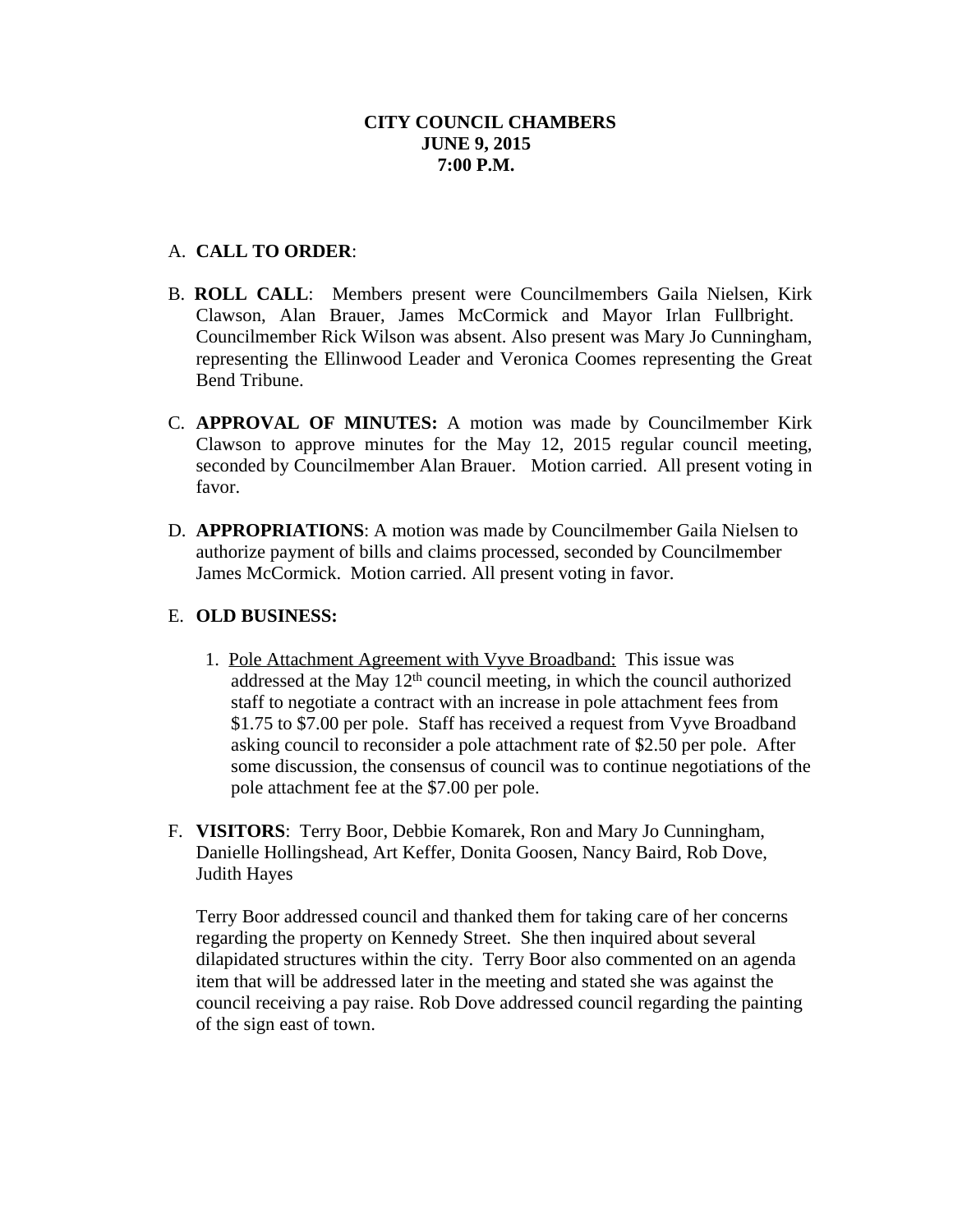#### G. **NEW BUSINESS**:

- 1. Service Award: A service award was presented to Spencer Proffitt for his 15 years of service to the City of Ellinwood Fire Department.
- 2. Request to Use Wolf Park: Nancy Baird representing Doll Insurance was present at the meeting to address council regarding the use of Wolf Park to sponsor a Nostalgic Cruise Night on July 3<sup>rd</sup> from 7:00 to 10:00 p.m.

A motion was made by Councilmember James McCormick to approve the request noted above, seconded by Councilmember Kirk Clawson. Motion carried. All present voting in favor.

3. City Appointment of New Recreation Commission Member: The Recreation Commission has two members appointed by the city. Amanda Proffitt was appointed in May, 2013 for a two year term. Upon the expiration of this term, Mayor Fullbright is recommending Angie Gunn be appointed for the upcoming two year term.

A motion was made by Councilmember Gaila Nielsen to accept the appointment of Angie Gunn to the Ellinwood Recreation Commision for a two year term, seconded by Councilmember Alan Brauer. Motion carried. All present voting in favor.

4. Ordinance 2015-5 for Consumption of Alcohol on Public Property: Presented to council for review was Ordinance 2015-5, an ordinance that allows for the consumption of cereal malt beverages and alcoholic liquor in the City Park from 4:00 p.m. Thursday, July 16<sup>th</sup>, through 2:00 a.m. Sunday July 19<sup>th</sup> in association with the beverage tent and the After Harvest Festival Dance.

A motion was made by Councilmember Alan Brauer to approve Ordinance 2015-5, an ordinance exempting certain following described public property, the title of which is vested in the City of Ellinwood, Kansas to permit the consumption of alcoholic liquor and cereal malt beverages thereon, as authorized by charter ordinance No. 5 of said city and establishing the time when such exemption shall be effective. Councilmember James McCormick seconded the motion. Motion carried. All present voting in favor.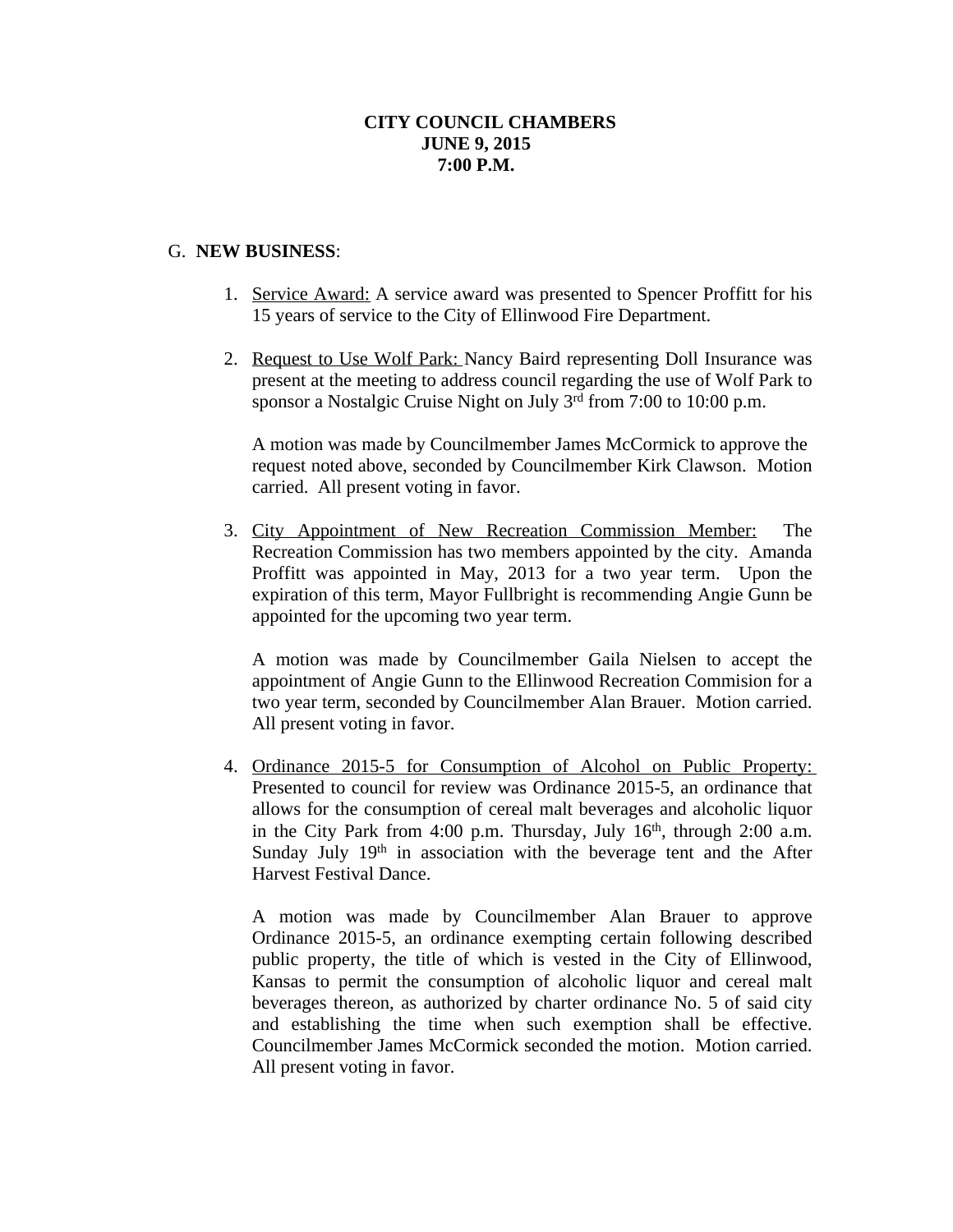5. 2014 Audit: Presented to council was the 2014 audit report. Danielle Hollingshead, a representative of Adams, Brown, Beran & Ball Chtd. was present at the meeting. Ms. Hollingshead reviewed the audit with council.

A motion was made by Councilmember Gaila Nielsen to accept the 2014 audit report as presented, seconded by Councilmember Kirk Clawson. Motion carried. All present voting in favor.

6. Consider KDOT Agreement for Roadway Reconstruction: Presented to council was the proposed agreement between KDOT and the City of Ellinwood which outlines the city's responsibilities as a result of KDOT's Roadway Reconstruction project. The City's only responsibility is maintenance/mowing of the detention pond. Staff clarified to council that there will not be a berm around the pond so there will be no ponding effect on the adjoining property. There will be a fence on 3 sides of the pond. The basin of the pond is not designed to hold water, it will be slightly sloped so the water drains to the middle of the pond and then down the center channel to the outlet tubes. Also, there will be no pumps utilized in the design.

A motion was made by Councilmember Gaila Nielsen to approve the KDOT contract subject to review by the city council if there are any changes made to the submitted plans dated March 30<sup>th</sup>, 2015. Councilmember James McCormick seconded the motion. Motion carried. All present voting in favor.

7. Ordinance Vacating a Portion of U.S. Highway 56/E. Santa Fe Boulevard: Presented to council was Ordinance 2015-6, an ordinance vacating a portion of U.S. Highway 56/E. Santa Fe Boulevard in the City of Ellinwood, Kansas.

A motion was made by Councilmember Alan Brauer to approve Ordinance 2015-6, seconded by Councilmember Gaila Nielsen. Motion carried. All present voting in favor.

8. Governing Body Pay for Council Meetings: City council currently receives \$30 per meeting. Staff recommended the Governing Body consider an increase in the amount they are paid for regular monthly city council meetings, with leaving the pay for special meetings at \$30 per meeting.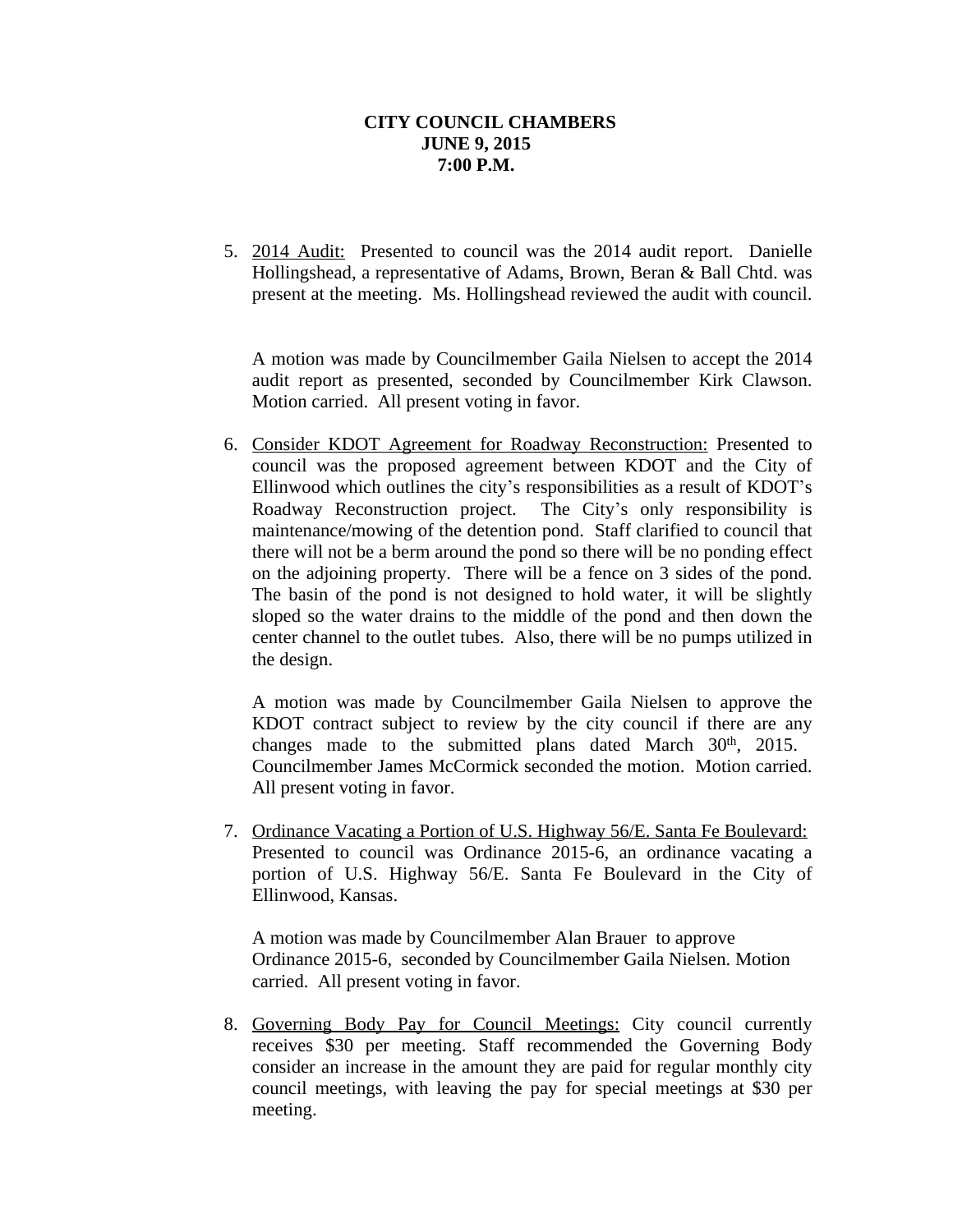A motion was made by Councilmember James McCormick to raise the mayor pay to \$100 for monthly meetings, leaving the mayor pay for special meetings at \$30 and leave the council pay at \$30 per meeting for both regular and special council meetings, seconded by Councilmember Gaila Nielsen. Motion carried. All present voting in favor.

9. Consider Kirkham Michael Contract for Engineering Services: Presented to council was a proposal from Kirkham Michael in the amount of \$28,500 to provide professional engineering services for relocating the water mains and sanitary sewer mains that will be impacted by the KDOT project.

A motion was made by Councilmember Alan Brauer to approve the proposal from Kirkham Michael in the amount of \$28,500, seconded by Councilmember James McCormick. Motion carried. All present voting in favor.

10. Executive Session: An executive session is requested for discussion of matters related to client attorney privilege. The City Attorney will join the session by telephone call. A motion was made by Councilmember Gaila Nielsen to adjourn into executive session for 20 minutes for discussion of matters subject to client attorney privilege and that the council meeting will reconvene in the council chambers, seconded by Councilmember Alan Brauer. Motion carried. All present voting in favor. The governing body recessed into executive session at 8:30 p.m.

Meeting reconvened at 8:50 p.m. No action taken.

### **REPORTS**:

- 1. Municipal Court Report: Presented to Council was the Municipal Court Report for May, 2015.
- 2. Utilities Production Report: Presented to Council was the Utilities Production Report.
- 3. Staff Reports:
	- a) Staff reported with the July 4<sup>th</sup> holiday falling on Saturday, the City will observe the holiday on July 3rd.